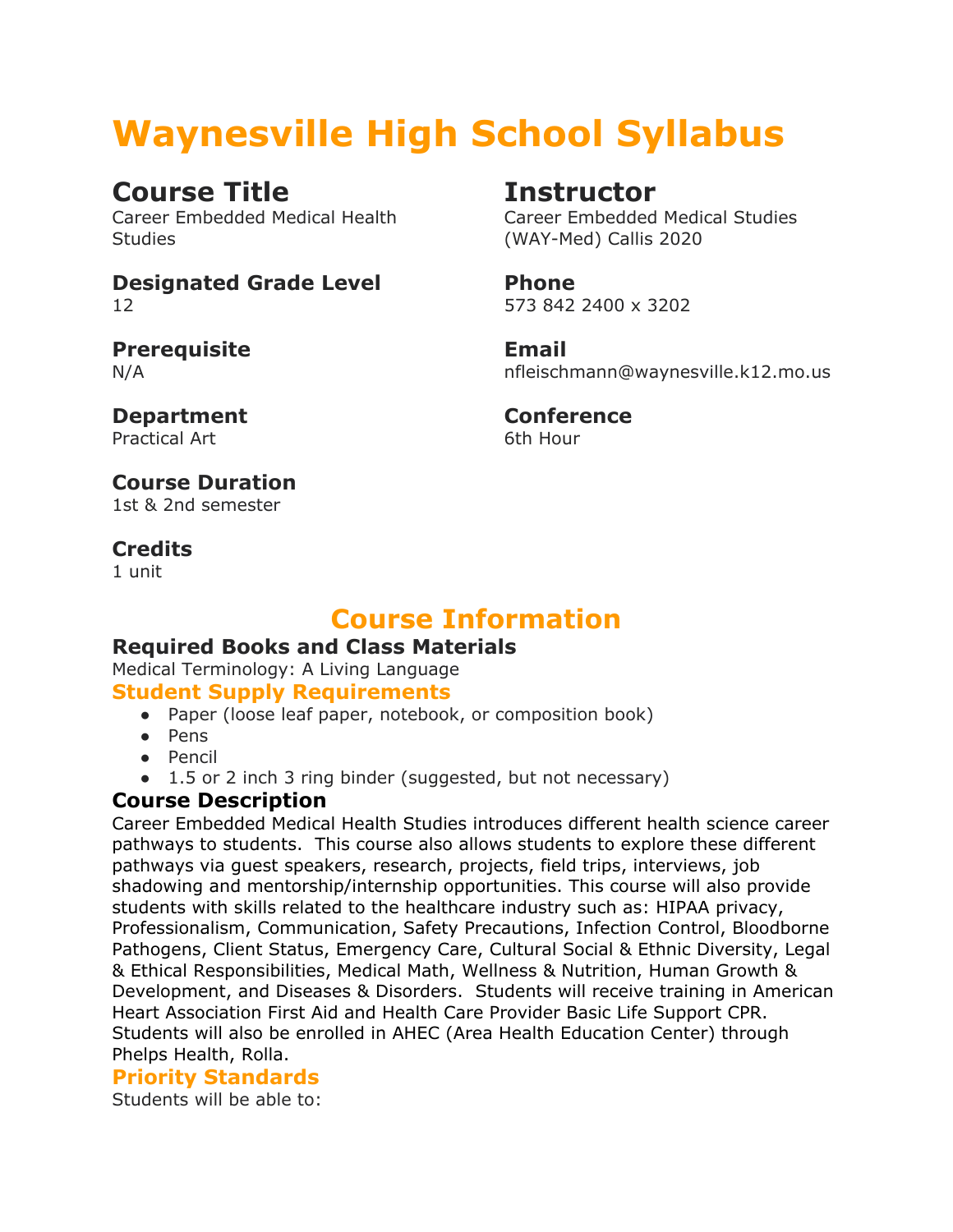- 1. Demonstrate effective high quality CPR
- 2. Understand the basics of HIPAA privacy
- 3. Demonstrate leadership skills and effective communication
- 4. Understand the importance of medical ethics
- 5. Develop soft skills relevant to the workforce
- 6. Demonstrate effective job skills related to placement
- 7. Analyze and apply medical terminology in reflections, notes, and other medical documentation
- 8. Implement leadership, soft skills, and employable skills into the workplace
- 9. Research safety regulations from OSHA, the FDA, and the EPA and demonstrate how to report safety violations.
- 10. Demonstrate how to protect oneself and other from disease-causing microorganisms.
- 11. Explore bloodborne pathogens and explain the risk of infection has on health care practice.
- 12. Effectively record patient vital signs; temperature, pulse, respiration, and blood pressure.
- 13. Assess emergency situations and react appropriately to bone and joint injuries, shock, open wound, severe burns, foreign bodies, poisoning, heart attacks, strokes, diabetic reactions, seizures, convulsions, and heat and cold related illnesses.
- 14. Practice using rations and proportions to convert between measuring systems and calculate medication dosages, read labels and prescriptions, and learn how temperature and time are used in health care.
- 15. Understand and explain how people grow, develop, and age throughout the life span in the four areas of development: physical, intellectual, social, and emotional.
- 16. Understand various diseases and disorders and explain their definition, etiology, pathology, presentation, diagnosis, treatment, and prognosis.

# **Grading Policy**

Per WHS and district policy, each semester grade will be divided into two categories, each with a specific weight. The categories will be broken down as follows:

I. Assessments (60% total)

A. Projects, Assessments

- II. Practice work (40% total)
	- A. Performance, Written Assignments, Daily Work

#### **Percent Scale**

- $\bullet$  90-100% A
- 80-89% B
- 70-79% C
- $\bullet$  60-69% D
- $\bullet$  Below 60% F

### **Late Work Policy**

Late work will be accepted according to WHS policy and is defined as any assignment given to students to be taken out of the classroom to be completed.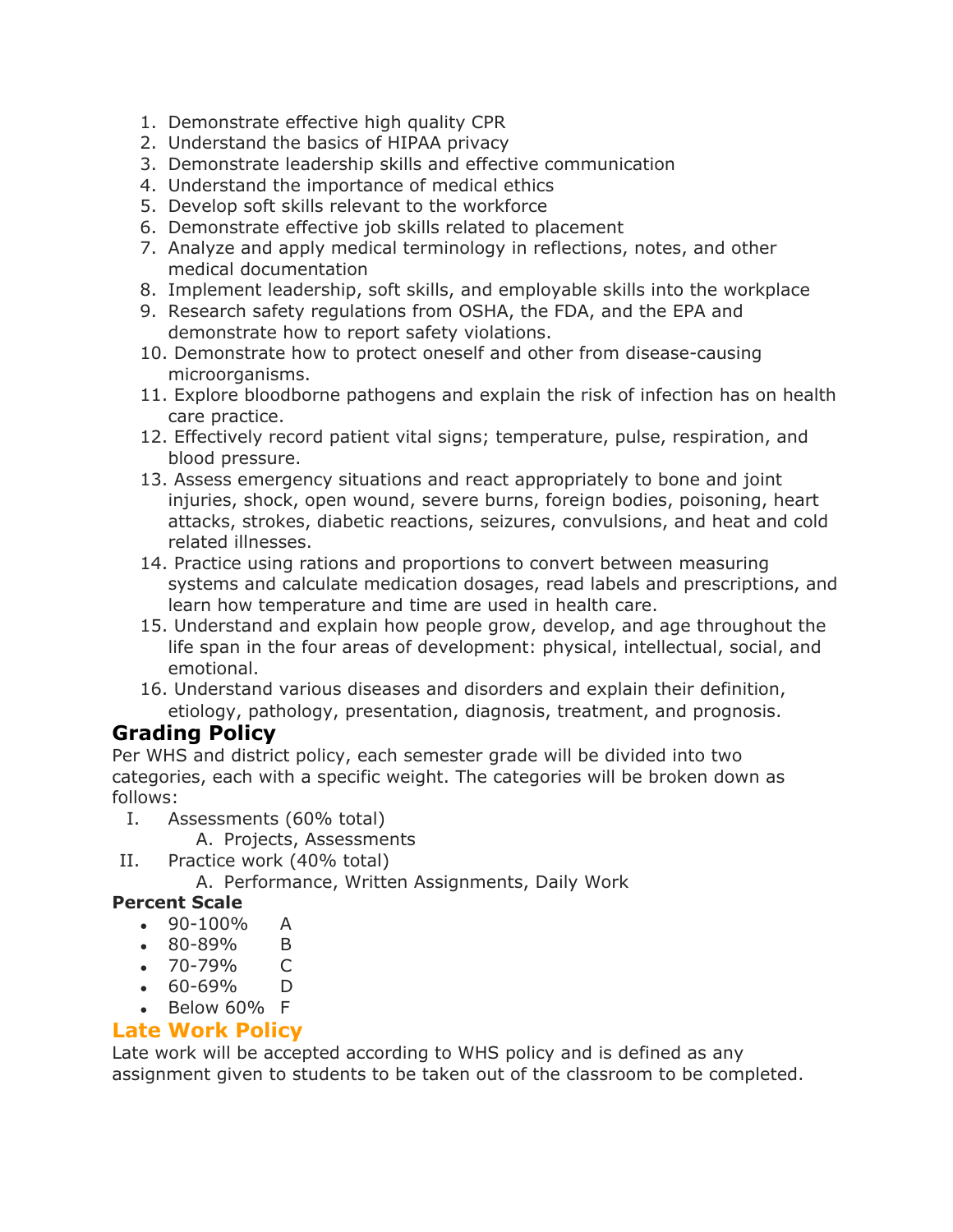The following credit will be given for late work: Students turning in work any time after the original due date will be eligible for 75% of the original points assigned. Late assignments must also be turned in before the current unit summative exam. After the unit summative exam late work may no longer be accepted for credit.

#### **Daily classroom procedures**

- 1. Be on time
- 2. Respect others
- 3. Be prepared
- 4. Be productive

#### **Hall Passes/Procedures for Leaving a Classroom**

Instructional time is directly linked to student achievement; therefore, it is important for students to remain in the classroom during the entire class time. If a student has an emergency that cannot be taken care of out of class, then the procedures for leaving the classroom has been defined in the student handbook as:

"Students must have their ID card to leave a class. (Restroom will be the only exception). Planners will be used for hall passes. Both students and teachers are responsible for completing the pass……. A student in the hall without a properly completed hall pass may be subject to disciplinary action."

#### **Electronic Devices**

Way-Med will follow the electronic devices guidelines as defined in the student handbook:

"Personal electronic devices may only be used at school before and after school hours…… and between classes during designated passing times. Headphones/ear buds will not be used between classes during designated passing times. These items may NOT be used, displayed or heard during class periods either inside or outside the classroom, unless the teacher has given approval for educational purposes. Students are prohibited from using camera phones or other electronic devices to take visual or audio recordings or images…. During any class or instructional period during the school day…."

According to the student handbook technology usage policy:

"Any infraction of the district technology policy and regulation of these guidelines will result in confiscation of the device, to be returned only by conference with the parent/guardian. The student may be disciplined for infractions by the school administration."

## **Academic Dishonesty will be handled according to the student handbook:**

"Cheating on tests, assignments, projects or similar activities; plagiarism; claiming credit for another person's work; fabrication of facts, sources or other supporting material; unauthorized collaboration; facilitating academic dishonesty; and other misconduct related to academics."

Examples of cheating include, but are not limited to, copying answers from another paper (graded or not); talking or having cell phones out during assessments; looking at another student's paper at any time. If a student is found cheating, students will not receive credit for the work (as per the student handbook) and a discipline referral will be turned in to the office.